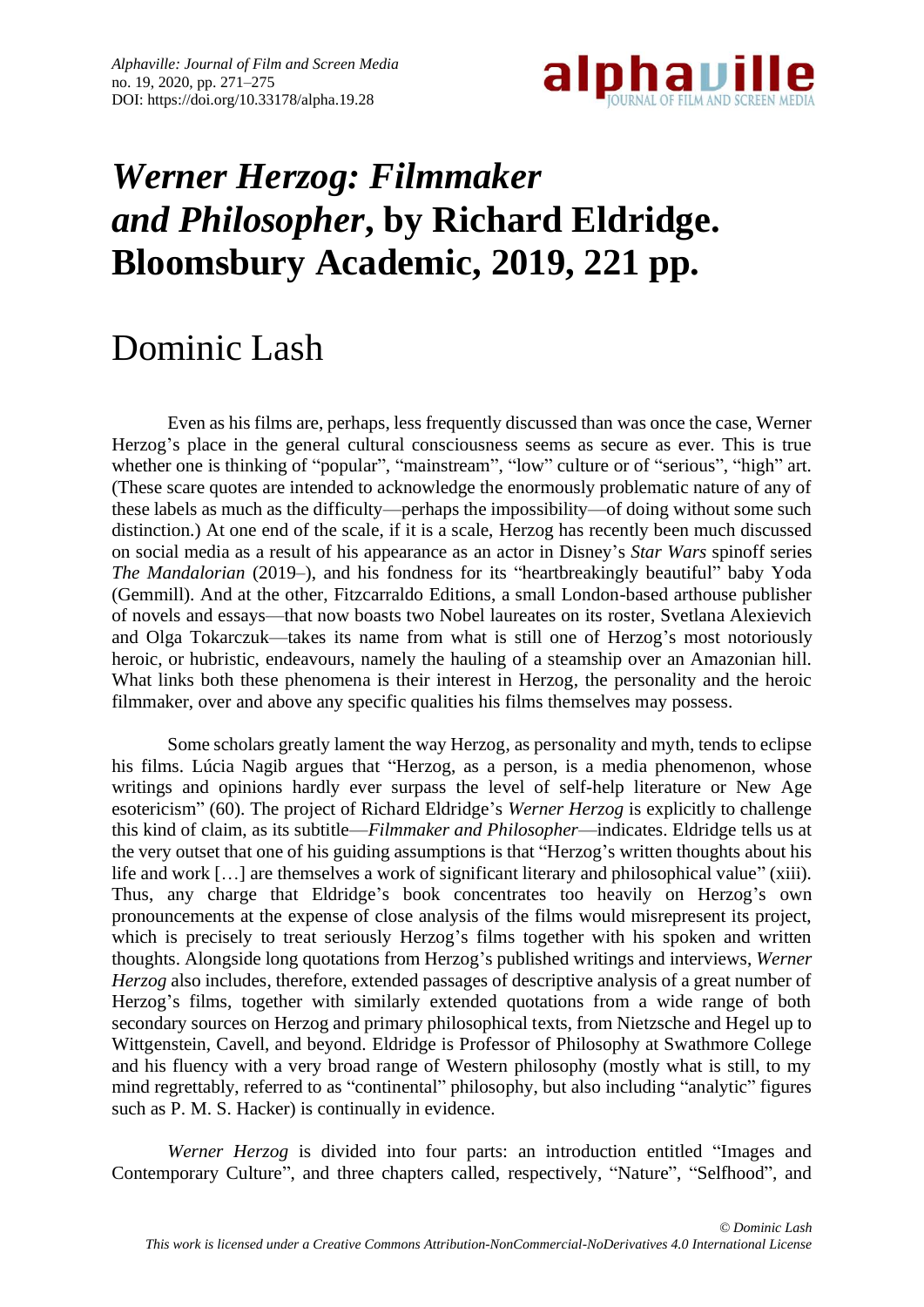"History". The introduction serves largely as a thorough literature review, as well as a survey of relevant pronouncements by Herzog himself. Having said this, the texture of the introduction is not substantially different from that of the remainder of the book; I am ambivalent about whether to regard this as a virtue, as I discuss below. Eldridge aligns himself with a developing—and, I think, largely commendable—tendency in the philosophical study of film (as well, perhaps, as the filmic study of philosophy?) when he claims that

The films as I read them do not merely illustrate one or another bit of philosophy. Instead they take up, develop, and worry at the problems of human life that motivate the philosophies, as the films think creatively and in images about exactly what these problems are and how to address them. (4)

Although he does not quite say so explicitly, it seems that Eldridge—to put it bluntly—does not believe Herzog when he claims that he "can't crack the code of Hegel and Heidegger"; in his lecture "On the Absolute, the Sublime, and Ecstatic Truth", for example, Herzog "is directly drawing on Heidegger's discussion of truth as unconcealment" (3, 17). The introduction serves well as a useful survey of some of the most pressing issues in the interpretation and evaluation of Herzog (the role of the Herzogian persona; the sharply contrasting interpretations of the visual sublime that his films have generated; etc.), but a clear and punchy statement of Eldridge's own stance remains elusive. For example, he claims that, in the contemporary situation, "[o]ne must somehow find a stance that yields meaningful orientation in life, in a self-sustaining way, against the grain of commercial and consumptive business as usual, but without the hubris of implausibly claiming privileged metaphysical knowledge" (10). Immediately afterwards, however, Eldridge begins to discuss Herzog's pronouncements on "the Absolute"; is he, perhaps, recommending the pursuit of *plausible* metaphysical knowledge?

The next chapter, "Nature", begins with rather familiar-sounding material on the problem of how we might "express our active powers and achieve meaningful life, housed, as we seem to be, within an implacably purposeless nature" (50). Eldridge investigates what he sees as Herzog's exploration of this theme by means of films including *Fata Morgana* (1971), *Aguirre* (*Aguirre, der Zorn Gottes*, 1972), and *The White Diamond* (2004), concluding that at their most successful, certain sequences in Herzog's cinema "enable us to bear obscure perceptual witness to the fact that cathartic, resolutive meaning is at least intermittently available within life in nature" (98). Eldridge's prose is usually clear and can be stylish, but it can also slip into an inelegant murkiness, as it does for me here with "obscure perceptual witness"—is this as distinguished from "pellucid cognitive witness", perhaps?—and "resolutive meaning"; not to mention his fondness elsewhere for the unlovely adjective "agentively".

Eldridge next tackles "Selfhood". After an interesting survey of the development of notions of selfhood in the modern philosophical tradition (Herzog is not mentioned at all for the first ten pages of the chapter), we get an exploration of films including *Huie's Sermon* (*Huie's Predigt*, 1981), *Stroszek* (1977), and *The Great Ecstasy of the Woodcarver Steiner* (*Die große Ekstase des Bildschnitzers Steiner*, 1973). These films show us that it is possible to achieve "at least some measure of fuller selfhood" (165), though the direct connections between this and the discussion that opens the chapter are left to us to draw. The final chapter is about "History", in which we learn that Herzog's "interests in filmmaking are on the whole more existential, ontological, and transfigurationally normative than they are descriptive, sociohistorical, and oriented toward local political problems"; I am afraid I remain unsure what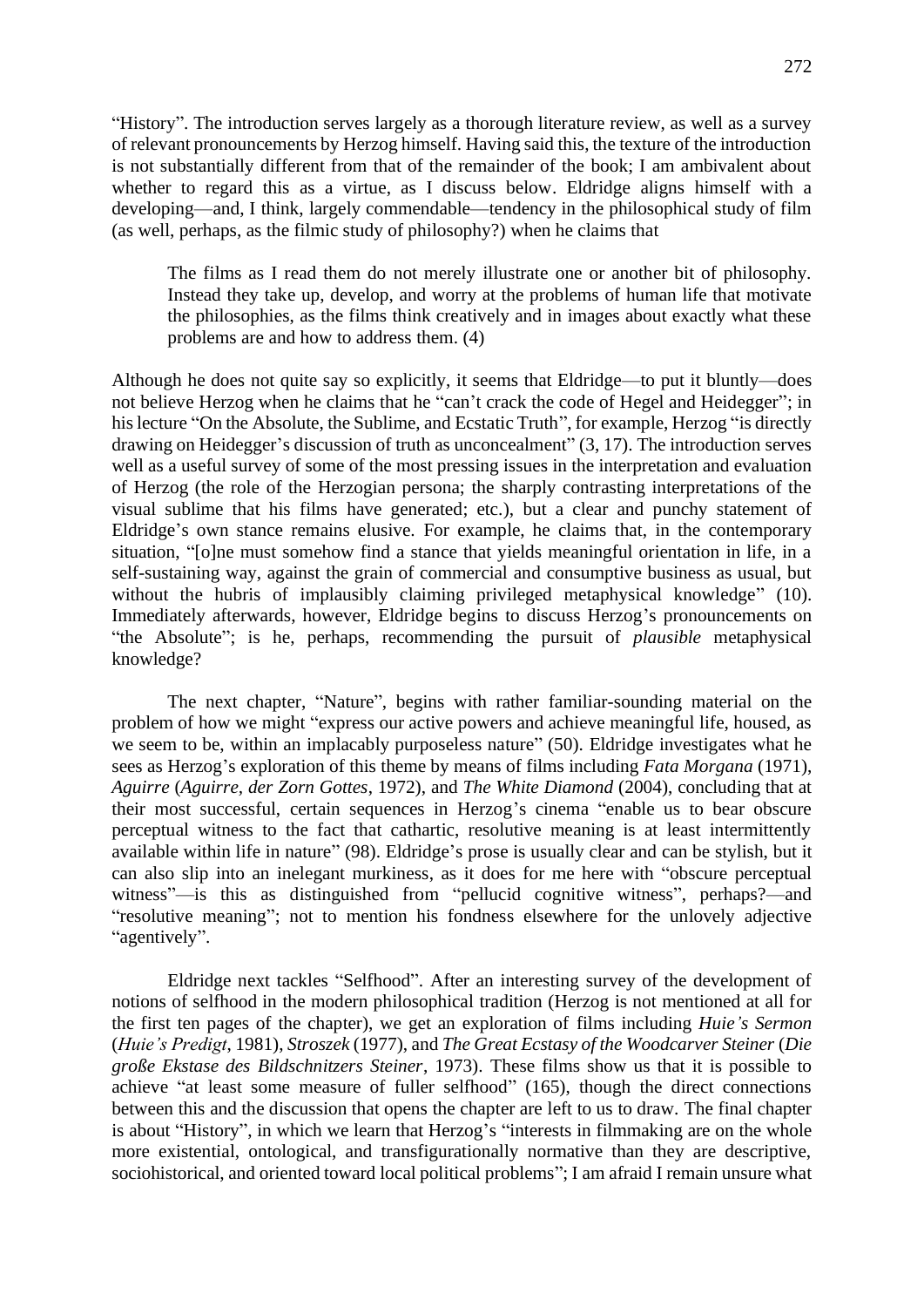exactly Eldridge means by "transfigurationally normative" (171). Films discussed in this chapter include *Gesualdo: Death for Five Voices* (*Tod für fünf Stimmen*, 1995) and *Cave of Forgotten Dreams* (2010); Eldridge argues that despite what might appear an apolitical stance (supported by a number of the director's own statements), the issue with Herzog's films is in fact "what sorts of unusual political concerns […] are present in them by way of stylization" (173). Central to his answer to this question is the idea of barbarism.

Throughout *Werner Herzog*, Eldridge mixes philosophical exposition, often very long passages from Herzog and his critics (which are frequently discussed only fleetingly—at times suggestively, and at times frustratingly), and some lengthy passages of descriptive criticism of particular films and sequences within them. I must admit to finding this method rather limiting. Eldridge often puts his finger on fascinating topics that cry out for sustained investigation, but neither extended philosophical nor sustained critical examination seem to be the book's objective. Eldridge's treatment of some of the more controversial issues involved in discussion of Herzog is a case in point. He will often acknowledge the existence of some challenging accusations, admit their legitimacy, but then drift away into a less-focused account of mitigating factors that rarely takes these challenges head-on. The book's final paragraph is a perfect example: it begins by announcing that "[s]ome will find some of Herzog's films sentimental or narcissistic", or think that "his emphasis on individual heroism in extreme circumstances [is] too insensitive to genuine possibilities of adventure and meaning in more ordinary life, including the spheres of family life, occupation, and political citizenship" (209). Eldridge's response to this daunting range of charges is simply to claim that "finding meaning is not a matter of simple, automatic givens" (did anybody claim that it is or should be?) and to assert, in closing, that Herzog's films "include some of the highest achievements of art in its sensuous presentation of who we are and might be" (209). Comparably anodyne remarks occur throughout the book. See, for example, the remark, with refernce to *The Enigma of Kaspar Hauser* (*Jeder für sich und Gott gegen alle*, 1974), that "[t]he mysteries of the human, if they are to be captured at all, have dramatic itineraries that must be represented narratively, as in this film, not in scientific reports" (139). Or the aforementioned claim that "[o]ne must somehow find a stance that yields meaningful orientation in life, in a self-sustaining way, against the grain of commercial and consumptive business as usual" (10). At times Eldridge even drifts into the crudest form of anti-scientific "humanism", referring to "the physical human sciences, where the very idea of self-consciously undertaken and recognized adventure has no place", a picture of the physical sciences that would not be accepted by any scientist that I know (207).

And yet the book also contains genuinely suggestive critical and evaluative remarks that seem full of potential for further investigation, such as the claims that "Herzog's films succeed most spectacularly when the attention of the viewer is modulated expertly among moments of absorption in either nature or significant natural–physical action and moments of breakdown", that in a number of key moments in Herzog's oeuvre "[t]here is no particular center of the shot or object on which to focus", or that Fleischmann's experiences at the end of *Land of Silence and Darkness* (*Land des Schweigens und der Dunkelheit*, 1971) act "as a metaphor for our viewing experience and vice versa" (38, 60, 149). It is the "vice versa" in this last example that I think is particularly intriguing, providing a fascinating twist to what initially seems to be the kind of announcement of reflexivity that still all-too-often stands in for "sophistication" in film studies. I would have loved Eldridge to have expanded on these insights with sustained arguments, but others may find *Werner Herzog*'s focus on suggestion rather than demonstration to be more productive, and it is to be hoped that it will stimulate future research and writing on the director. It may, incidentally, be significant that I found more of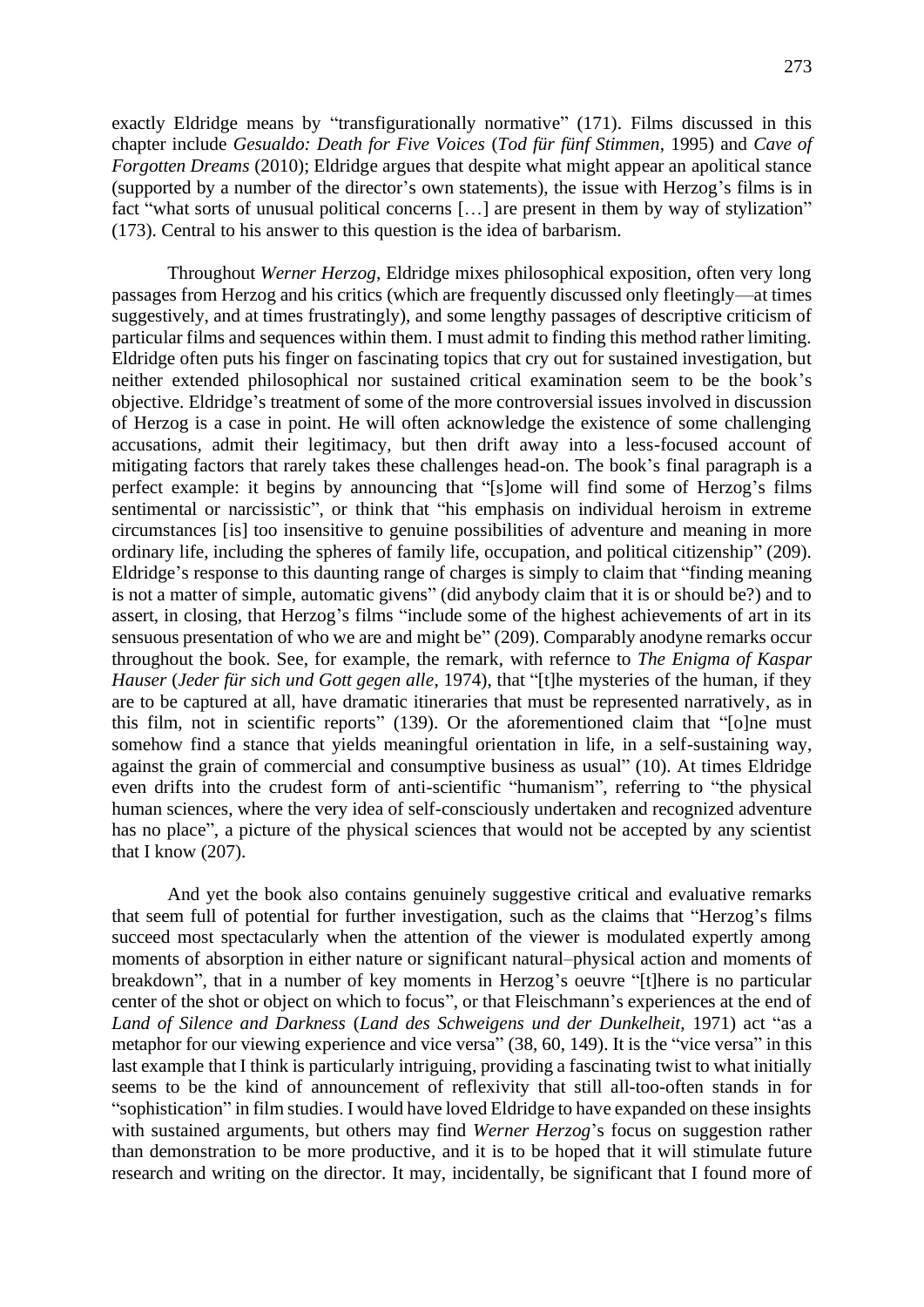these suggestive remarks in the material concerning the films rather than in the discussions of Herzog's pronouncements, although I think Eldridge does enough to, at the very least, strongly challenge Nagib's dismissal of this material out of hand.

Certainly, Eldridge is no uncritical admirer of Herzog's cinema—he is quite prepared to say when he finds the films to fall short—and the range of films discussed is excellent, avoiding the over-familiar concentration on the output of the 1960s and 70s. And yet it is hard to avoid the sense that Eldridge sees Herzog's failures as the price to be paid for his success as a visionary. He is the explorer who finds images so that we can share in them, striking out alone for the sake of a shared humanity. These images are, apparently, "neither records of Herzog's experience alone, nor depictions of what is simply given apart from human experience, imagination, and desire, but instead collective dream images of encountered meaning" (28). Both Herzog-acolytes and Herzog-heretics might accept such a description, the one group positively, the other negatively. If, however, we are to move beyond seeing Herzog in terms of dichotomies of heroism versus hubris, visionary adventurer versus semi-comic personality, I think we need fewer intriguing gestures and more sustained applications of critical pressure.

## **References**

- *Aguirre, the Wrath of God* [*Aguirre, der Zorn Gottes*]. Directed by Werner Herzog, Werner Herzog Filmproduktion, 1972.
- *Cave of Forgotten Dreams*. Directed by Werner Herzog, Werner Herzog Filmproduktion, 2010.
- *The Enigma of Kaspar Hauser* [*Jeder für sich und Gott gegen alle*]. Directed by Werner Herzog, Werner Herzog Filmproduktion, 1974.
- *Fata Morgana*. Directed by Werner Herzog, Werner Herzog Filmproduktion, 1971.
- Gemmill, Allie. "This Character from 'The Mandalorian' Made Werner Herzog Cry & Honestly Same". *Collider*, 18 Nov. 2019, [collider.com/the-mandalorian-baby-yoda](https://collider.com/the-mandalorian-baby-yoda-made-werner-herzog-cry/)[made-werner-herzog-cry.](https://collider.com/the-mandalorian-baby-yoda-made-werner-herzog-cry/)
- *Gesualdo: Death for Five Voices* [*Tod für fünf Stimmen*]. Directed by Werner Herzog, ZDF Television, 1995.
- *The Great Ecstasy of the Woodcarver Steiner* [*Die große Ekstase des Bildschnitzers Steiner*]. Directed by Werner Herzog, Werner Herzog Filmproduktion, 1974.
- Herzog, Werner, and Moira Weigel. "On the Absolute, the Sublime, and Ecstatic Truth." *Arion: A Journal of Humanities and the Classics*, vol. 17, no. 3, 2010, pp. 1–12.
- *Huie's Sermon* [*Huie's Predigt*]. Directed by Werner Herzog, Werner Herzog Filmproduktion, 1981.
- *Land of Silence and Darkness* [*Land des Schweigens und der Dunkelheit*]. Directed by Werner Herzog, Werner Herzog Filmproduktion, 1971.